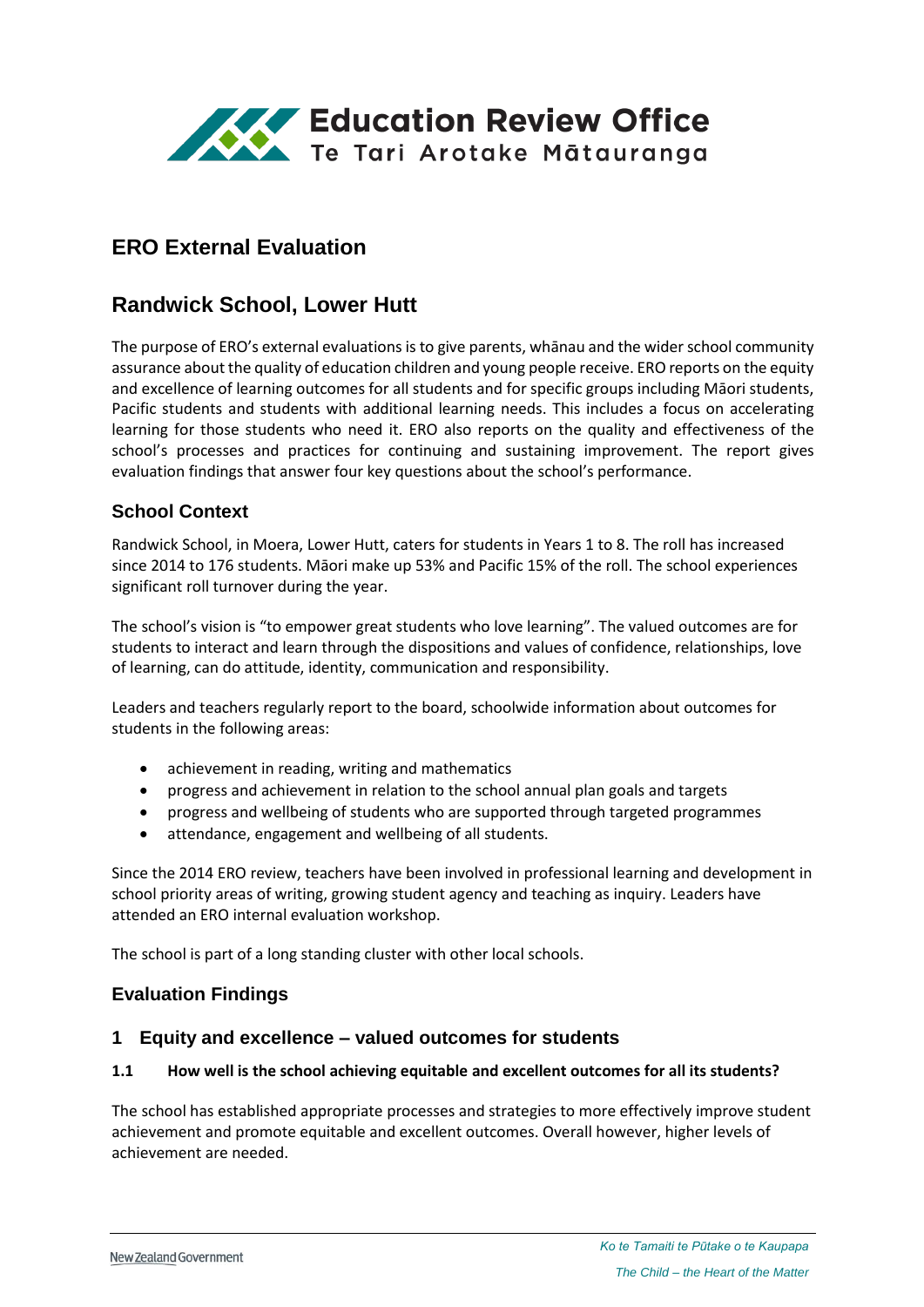Reported achievement shows that from 2014 to 2016 a small majority of students achieved well in expected levels of reading, writing and mathematics. There was an overall improvement in reading in 2016.

Disparity of achievement is evident. Data shows that boys achieve significantly lower results. Māori students do less well than their peers in writing and mathematics. Pacific students achieve at similar levels to other students overall.

### **1.2 How effectively does this school respond to those Māori and other students whose learning and achievement need acceleration?**

Achievement information from 2017 indicates the school is increasing the effectiveness of its response to those Māori and other students whose learning needs acceleration.

End of year achievement data shows that the majority of those Māori and other students identified as priority learners at the start of the year have made accelerated progress. Many of these students are on track to achieve their goals by the end of Year 8.

### **2 School conditions for equity and excellence**

#### **2.1 What school processes and practices are effective in enabling achievement of equity and excellence?**

The breadth and depth of the curriculum supports students to have opportunities that promote their learning and to experience success. The school has made significant progress in developing and articulating the Randwick curriculum to be inclusive and increasingly responsive to their diverse groups of learners. This is evident through an increased focus on mātauranga Māori, bicultural and multicultural perspectives, digital technologies and the use of local contexts and resources. Student voice is valued.

Enhanced teaching and learning approaches better meet the needs of those students whose progress and achievement need acceleration, including:

- a sound process that suitably tracks, monitors and reports on the progress of these students at regular team meetings
- collaborative approaches to inquiring into practice and planning and assessment to respond to the needs of individuals and groups of students
- gathering, analysing and using a range of assessment information to inform decision making
- moderation practices that support dependable judgements in relation to student achievement information.

The purposeful environment promotes students' wellbeing, sense of identity, belonging and engagement in their learning. Relationships among students and teachers are positive and respectful.

Leaders have high expectations for teaching and learning. The trustees, principal and leaders have a clear vision and strategies to promote the achievement of equity and excellence across the school. There is an increasing coherence of systems and processes at board, leadership and teacher levels that focus on improving student outcomes.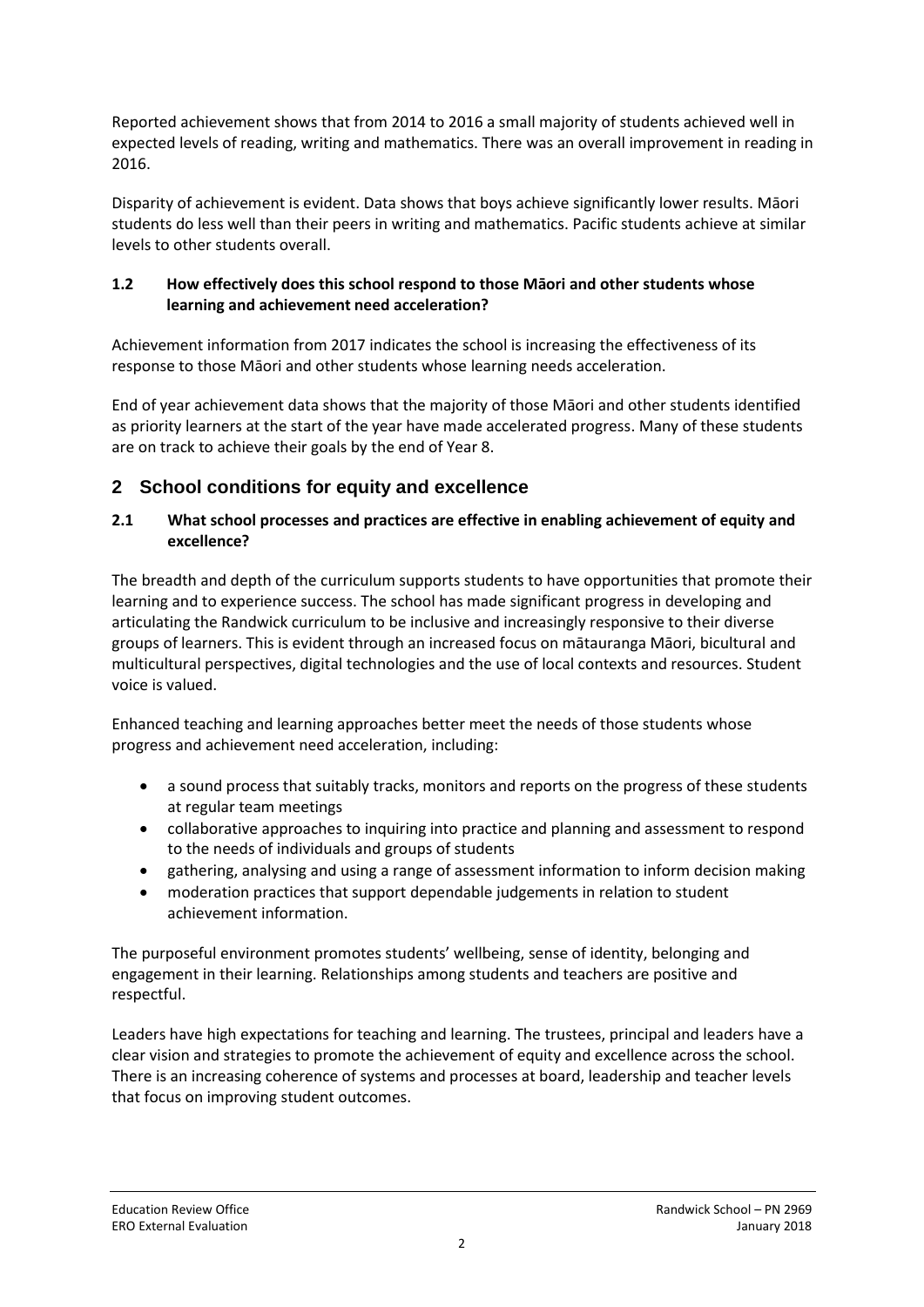There are a significant number of students with additional learning needs including approximately a fifth of the roll who are learning English as second language learners. They are well supported with appropriate programmes and interventions.

#### **2.2 What further developments are needed in school processes and practices for achievement of equity and excellence?**

School charter targets and reporting to the board is about overall student achievement. Refining targets and reporting that is focussed on acceleration of progress for priority and target students, should enable trustees to better evaluate what works and what needs to change.

School leaders have introduced a number of new approaches and strategies to more effectively accelerate the progress of priority students, reduce disparity and increase overall levels of achievement. It is important to continue evaluating the effectiveness of these initiatives to identify key practices and then embed these in the Randwick curriculum.

Processes to support the transition of students who enrol during the year are being reviewed. This should support teachers and leaders to better respond to the needs of these learners and to know what is making the most difference for their progress and achievement.

## **3 Board assurance on legal requirements**

Before the review, the board and principal of the school completed the ERO board assurance statement and self-audit checklists. In these documents they attested that they had taken all reasonable steps to meet their legislative obligations related to the following:

- board administration
- curriculum
- management of health, safety and welfare
- personnel management
- finance
- asset management.

During the review, ERO checked the following items because they have a potentially high impact on student safety and wellbeing:

- emotional safety of students (including prevention of bullying and sexual harassment)
- physical safety of students
- teacher registration and certification
- processes for appointing staff
- stand down, suspension, expulsion and exclusion of students
- attendance
- school policies in relation to meeting the requirements of the Vulnerable Children Act 2014.

#### **Provision for international students**

The school is a signatory to *the Education (Pastoral Care of International Students) Code of Practice 2016* (the Code) established under section 238F of the Education Act 1989. There was one international student enrolled at the time of the ERO review.

The school attests that it has complied with all aspects of the Code.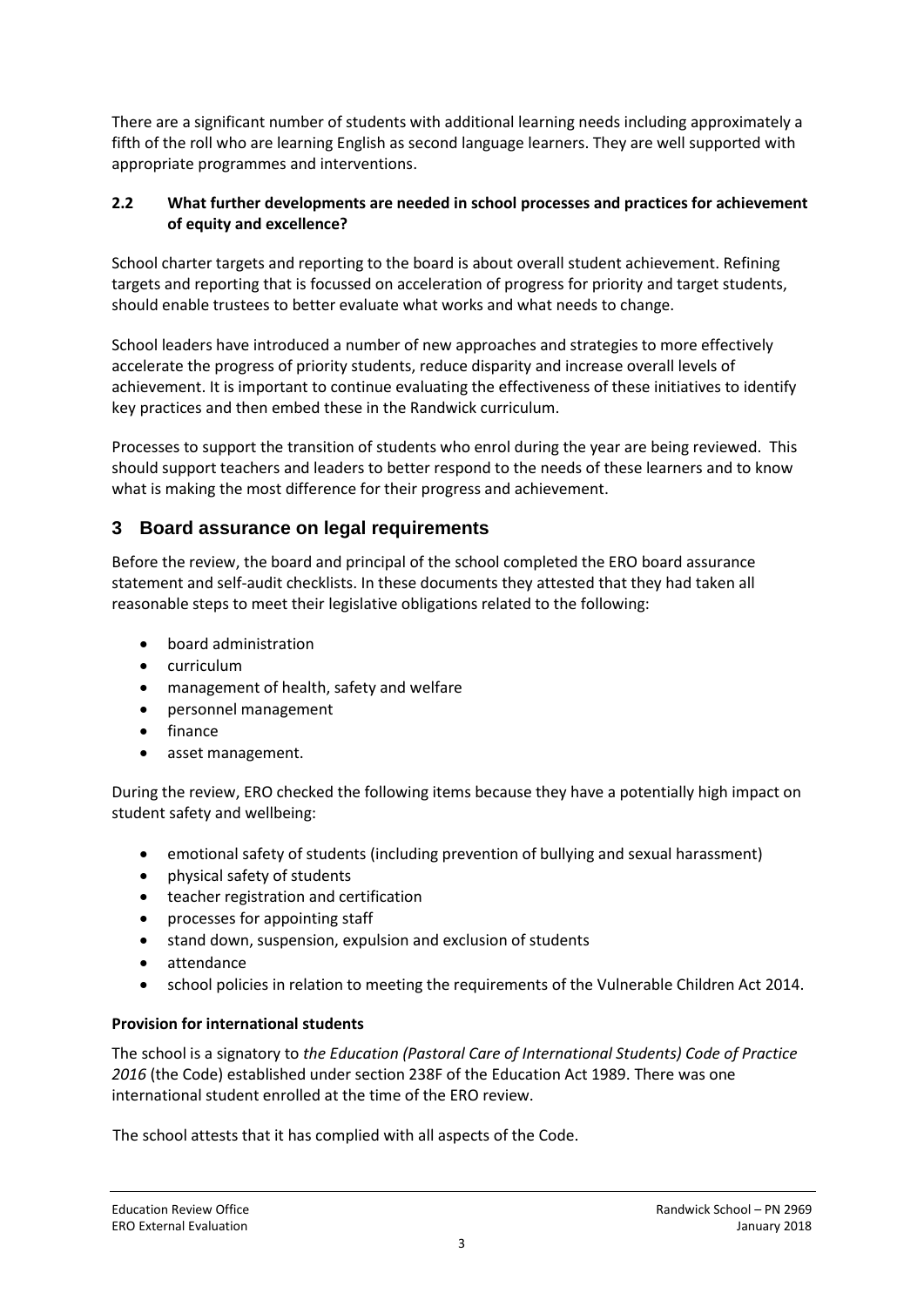## **4 Going forward**

### **Key strengths of the school**

For sustained improvement and future learner success, the school can draw on existing strengths in:

- the strong culture of collaboration that promotes high expectations for teaching and learning
- the curriculum that guides teaching and learning and responds to the local context
- the purposeful learning environment that promotes students' wellbeing, sense of identity, belonging and engagement in their learning.

### **Next steps**

For sustained improvement and future learner success, development priorities are in:

- evaluating the effectiveness of new strategies and initiatives to identify key practices and embed these in the Randwick curriculum
- strengthening teachers, leaders and trustees understanding and use of internal evaluation, and refining targets setting, to know what is making the most difference for learners' progress and achievement, especially for priority students and those who enrol during the year.

### **ERO's next external evaluation process and timing**

ERO is likely to carry out the next external evaluation in three years.

Man Wywyord

Alan Wynyard Deputy Chief Review Officer Central (Acting) Te Tai Pokapū - Central Region

19 January 2018